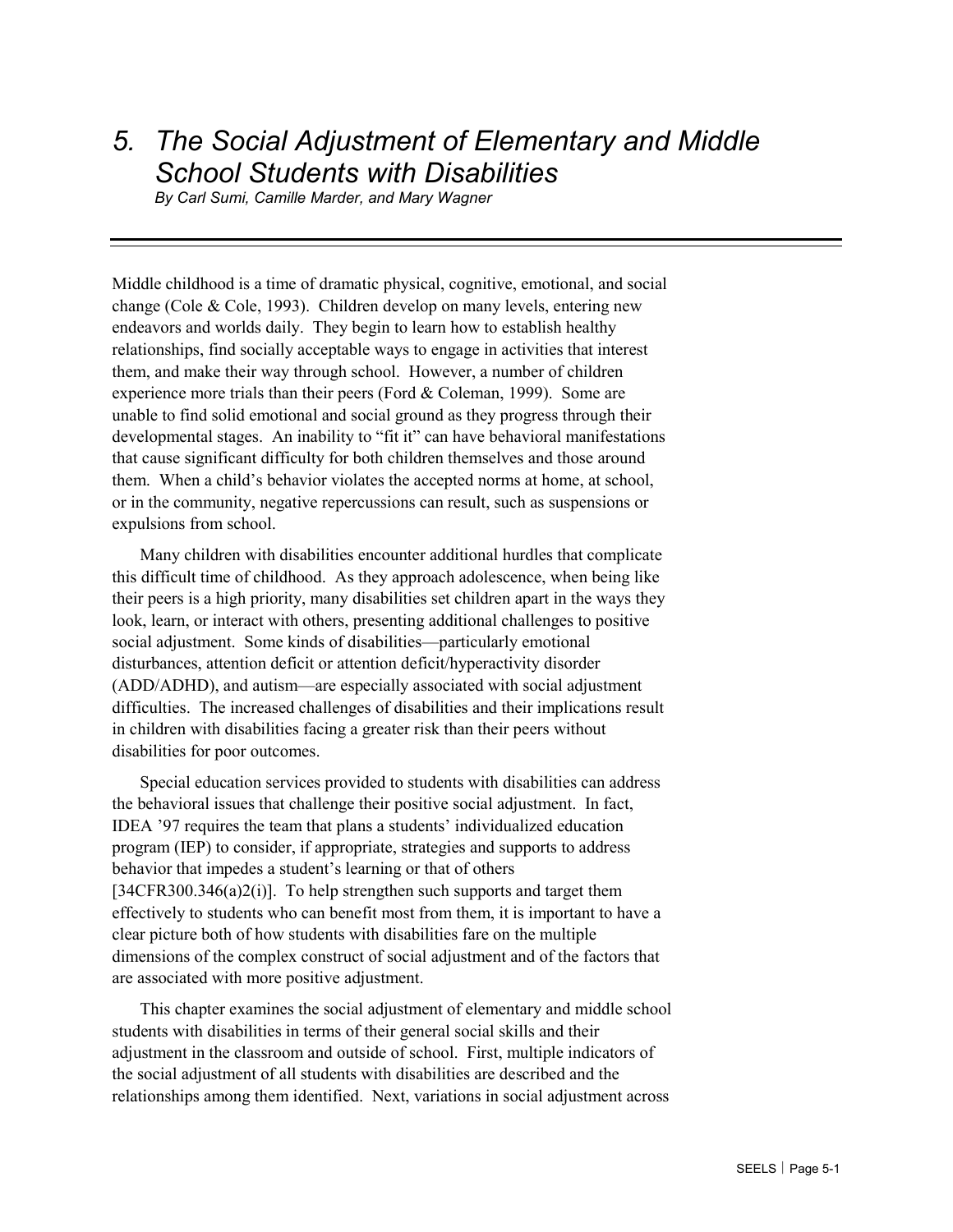the various disability categories are presented. Finally, findings from multivariate analyses highlight the associations of individual and family characteristics, school programs and experiences, and services with social adjustment.<sup>1</sup>

## **Dimensions of Social Adjustment of Students with Disabilities**

### **General Social Skills**

Whereas some social behaviors are specific to a particular setting, such as the classroom, others are so general that they signal general social competence. It is well established that such general competence is a key factor in school engagement and academic success (Cairns & Cairns, 1994; Coie, 1990; Dodge, 1990). With its wide array of items, the Social Skills Rating System (SSRS; Gresham & Elliott, 1990b) is a widely accepted tool for measuring general social skills.

Using items from the SSRS, parents of students with disabilities were asked to report how often students demonstrate the aspects of social competence depicted in Exhibit 5-1. The possible responses were "very often," "sometimes," or "never."

- Approximately half or more of students receive ratings of "very often" for several behaviors, including making friends easily (58%), avoiding situations that are likely to result in trouble (51%), speaking in an appropriate tone of voice at home (50%), and starting conversations rather than waiting for others to start (49%).
- Approximately one-third or more of students with disabilities receive ratings of "very often" in the areas of cooperating with family members (39%), controlling his or her temper (37%), and joining group activities without being told to do so, and ending disagreements calmly with parents (32%).
- Receiving criticism well appears to be the most problematic behavior; 16% of students with disabilities are reported to do so "very often."
- Although the percentages of students who engage in each type of activity "very often" may be heartening, it also is important to consider how many students were reported "never" to engage in each type of activity. One quarter of students are reported to "never" receive criticism well, and 20% "never" join group activities without being told to do so.
- A significant percentage of students with disabilities are reported to have poor skills with regard to conflict situations. Approximately 15% are reported "never" to end disagreements with parents calmly (16%) or control their temper when arguing with other students (13%).

1

<sup>1</sup> Analyses similar to those reported in this chapter were conducted for secondary school students as part of the National Longitudinal Transition Study-2 (NLTS2) and are reported in Marder, Wagner, & Sumi, 2003.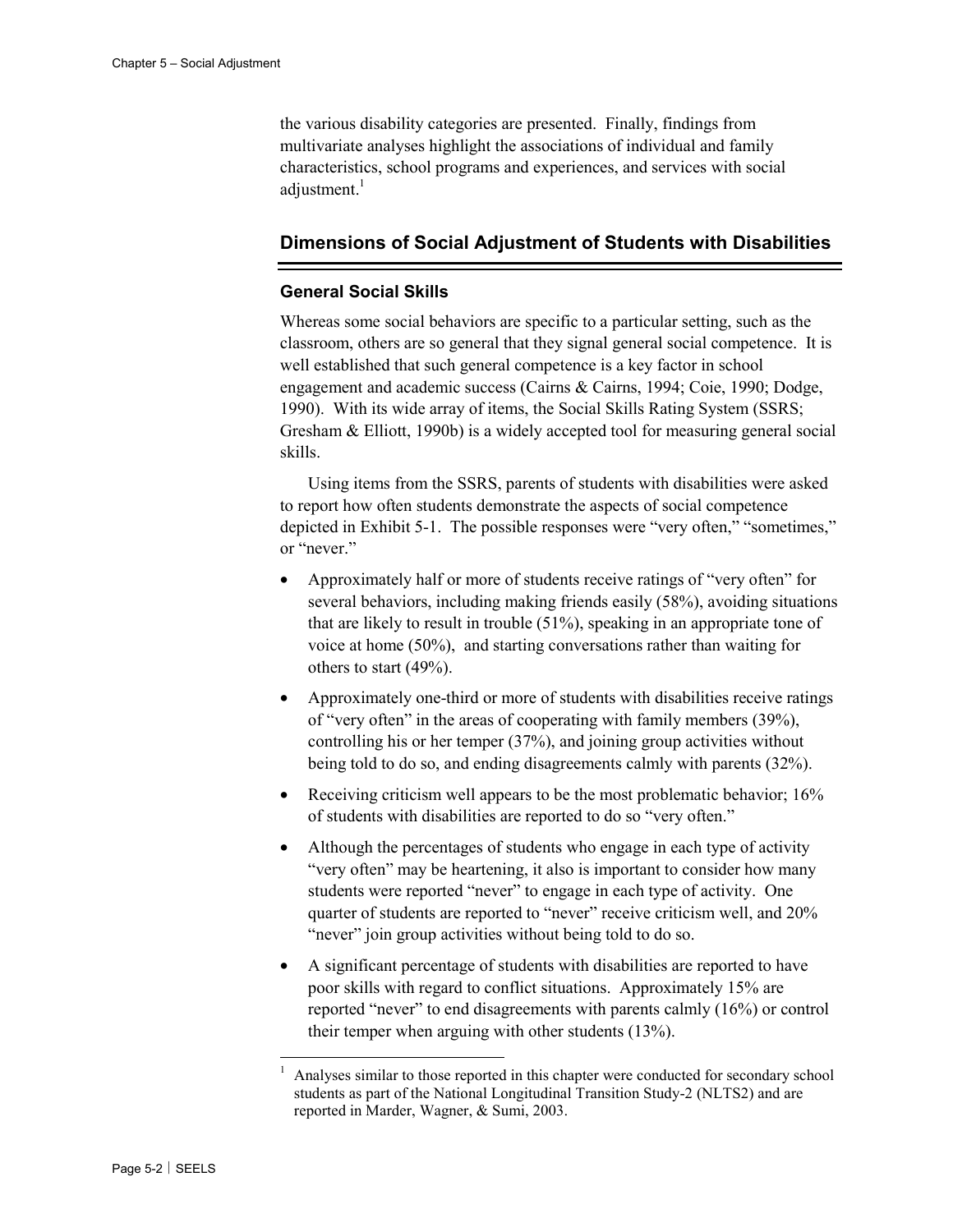- Approximately one-tenth of students are reported "never" to start conversations rather than waiting for others to start, avoid situations that are likely to result in trouble, or seem confident in social situations.
- Compared with students without disabilities, students with disabilities tend to be rated as less skilled socially. For example, they are more likely to receive a rating of "never" regarding joining group activities and speaking in an appropriate tone and are less likely to "very often" make friends easily or control their tempers. However, a higher percentage of students with disabilities received a rating of "very often" for avoiding situations that are likely to end in trouble.

| Exhibit 5-1                                                                             |  |  |  |  |  |  |
|-----------------------------------------------------------------------------------------|--|--|--|--|--|--|
| Parents' Ratings of the Social Skills of Students with Disabilities and Students in the |  |  |  |  |  |  |
| <b>General Population</b>                                                               |  |  |  |  |  |  |

|                                                                                                                                    | Students with Disabilities <sup>a</sup> |            |       | Students in the General<br>Population <sup>o</sup> |
|------------------------------------------------------------------------------------------------------------------------------------|-----------------------------------------|------------|-------|----------------------------------------------------|
|                                                                                                                                    | Never                                   | Very Often | Never | Very Often                                         |
| Percentage of students who:                                                                                                        |                                         |            |       |                                                    |
| Make friends easily                                                                                                                | 5.6                                     | 57.7       | 2.0   | 64.6                                               |
| Avoid situations that are likely to result in trouble                                                                              | 9.8                                     | 51.2       | 4.7   | 38.0                                               |
| Speak in an appropriate tone of voice at home                                                                                      | 5.4                                     | 49.8       | 1.4   | 50.5                                               |
| Start conversations rather than waiting for others to start                                                                        | 10.1                                    | 48.8       | 7.5   | 44.0                                               |
| Seem confident in social situations, such as parties or<br>group outings<br>Cooperate with family members without being told to do | 9.4                                     | 44.1       | 7.6   | 47.2                                               |
| SO.                                                                                                                                | 6.6                                     | 38.6       | 2.6   | 38.2                                               |
| Control his or her temper when arguing with other<br>children                                                                      | 12.9                                    | 36.6       | 9.9   | 47.7                                               |
| End disagreements with parent calmly                                                                                               | 15.5                                    | 31.8       | 11.2  | 33.3                                               |
| Join group activities, such as a group having lunch<br>together, without being told to do so                                       | 19.9                                    | 31.5       | 7.5   | 40.3                                               |
| Receive criticism well                                                                                                             | 25.7                                    | 15.5       | 16.8  | 17.1                                               |
| <sup>a</sup> Source: Wave 1 parent interviews.<br><sup>b</sup> Source: American Guidance Service's SSRS national norms data.       |                                         |            |       |                                                    |

Standard errors and sample sizes are in Appendix B.

### **Social Adjustment at School**

The behavior of children at school is a crucial element in their overall social adjustment. Not only is school the context in which many students spend most of their day, it also is where they engage in the important activities of learning academic knowledge; acquiring and practicing more generalized skills, such as solving problems, being on time, and following directions; and developing formative relationships with peers and adults. Moreover, the consequences of their behavior at school can be powerful. As noted, students' inappropriate behavior at school can distract both the students themselves and those around them from their learning tasks. In addition, research has shown that teachers'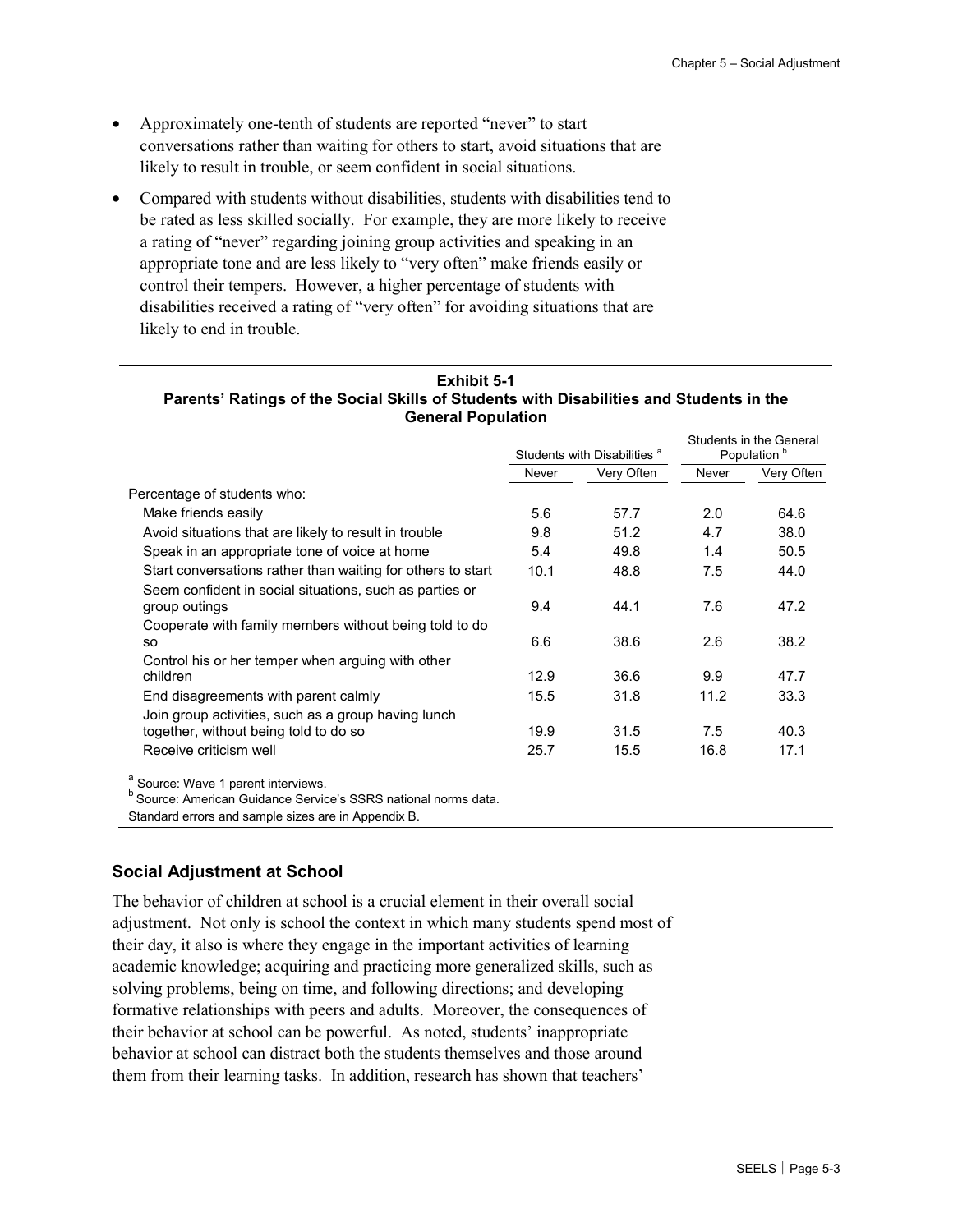evaluation of students' academic performance is influenced by the students' behavior in the classroom (Polloway et al., 1994).

SEELS is investigating three aspects of the social adjustment of students with disabilities at school: their behaviors in the classroom, their ability to get along with teachers and other students, and the extent to which they have been the subject of disciplinary actions for unacceptable behavior at school.

**Classroom social behavior.** To elicit information about students' social behavior in the classroom, SEELS asked students' language arts teachers to rate students using the SSRS items indicated in Exhibit 5-2. The possible responses were "very often," "sometimes," or "never."

• Most students receive high ratings on positive social adjustment. Over 50% of the students are reported to transition easily between classroom activities (54%) and to follow teacher (52%) directions "very often." A small percentage of students reportedly "never" exhibit these behaviors (5% and 2%, respectively).

### **Exhibit 5-2 Teachers' Ratings of the Social Skills of Students with Disabilities and Students in the General Population**

|                                                     |       | Students with Disabilities <sup>a</sup> |       | Students in the General<br>Population <sup>b</sup> |
|-----------------------------------------------------|-------|-----------------------------------------|-------|----------------------------------------------------|
|                                                     | Never | Very Often                              | Never | Very Often                                         |
| Percentage of students with frequency of activity:  |       |                                         |       |                                                    |
| Easily transitions between classroom activities     | 4.9   | 53.5                                    | 6.4   | 60.5                                               |
| Follows teacher directions                          | 1.6   | 51.5                                    | 1.7   | 62.5                                               |
| Controls temper in conflict situations with peers   | 10.6  | 49.8                                    | 9.9   | 62.5                                               |
| Cooperates with peers without prompting             | 4.7   | 46.3                                    | 4.0   | 56.4                                               |
| Acts sad or depressed                               | 54.9  | 7.1                                     | 61.5  | 5.8                                                |
| Fights with others                                  | 54.8  | 6.8                                     | 61.0  | 6.3                                                |
| Gets easily distracted                              | 10.6  | 38.5                                    | 37.5  | 20.6                                               |
| <sup>a</sup> Source: Wave 1 teacher questionnaires. |       |                                         |       |                                                    |

**b**Source: American Guidance Service's SSRS national norms data.

Standard errors and sample sizes are in Appendix B.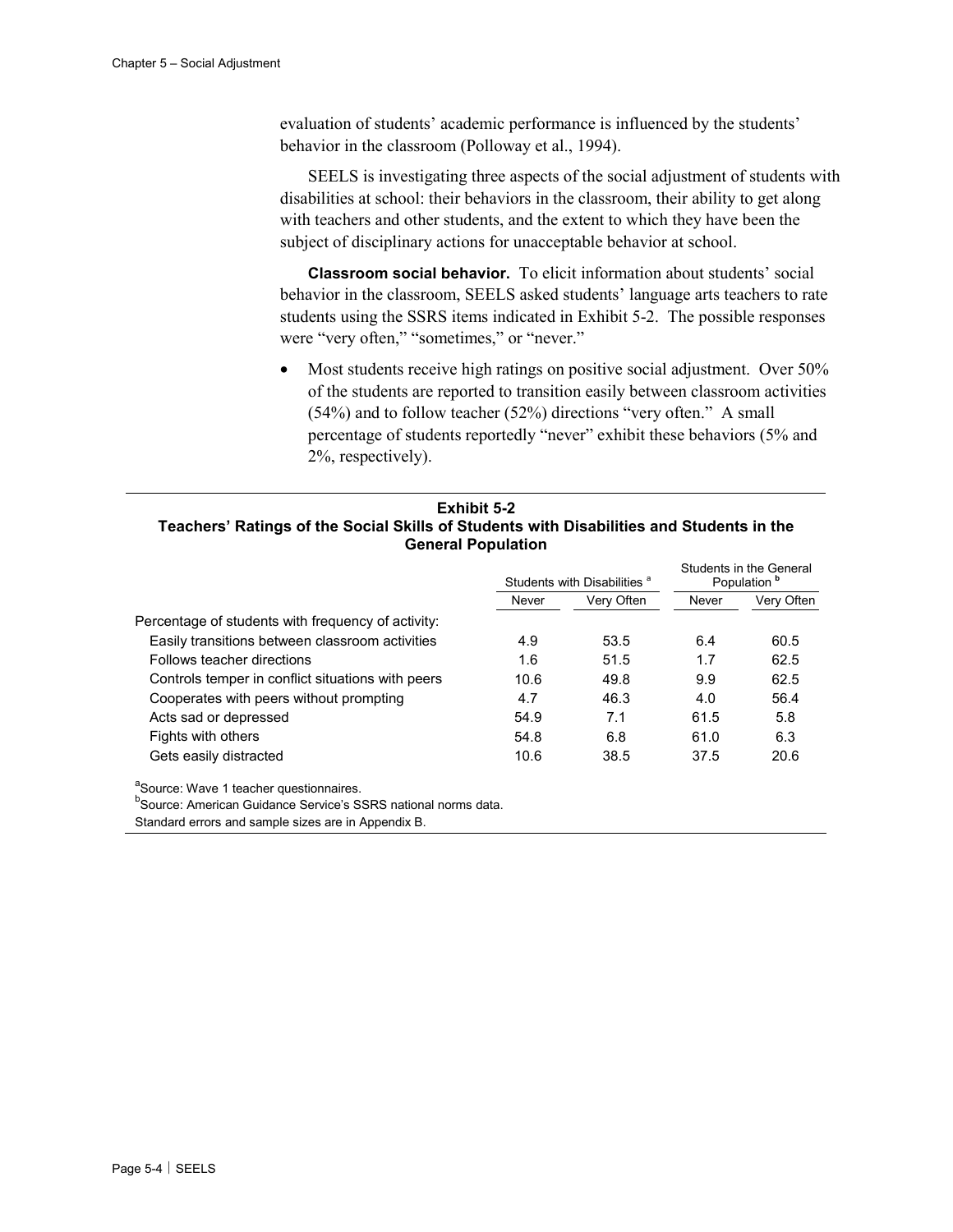- Approximately 50% received ratings of "very often" in the areas of controlling their temper in conflict situations with peers (50%) and cooperating with peers without prompting (46%).
- More than half of the students are reported "never" to act sad or depressed or to fight with others (55%).
- Paying attention in class appears to have been the most difficult skill; more than one-third of students (39%) are reported to get easily distracted "very often."
- Overall, 11% of students received a rating of "never" for controlling their tempers in conflict situations, whereas approximately 5% were reported to "never" cooperate with peers without prompting.
- Compared with students without disabilities, students with disabilities are much less likely to receive positive ratings on most measures. For example, a much higher percentage of students with disabilities are said to get easily distracted "very often," and many fewer students with disabilities are reported to transition easily between activities, to follow teacher directions, to control their tempers, and to cooperate with peers "very often."

**Parents' perspectives of students' social adjustment at school.** To provide another perspective on students' social adjustment at school, parents were asked how well their sons or daughters get along with teachers and other children (Exhibit 5-3).

- According to parents, students get along better with teachers than with other children. Almost two-thirds (64%) reportedly get along "very well" with teachers, and 52% get along "very well" with other children.
- Parent ratings also show that about 10% of the children do not get along very well or at all well with other children; 7% do not get along very well or at all well with teachers.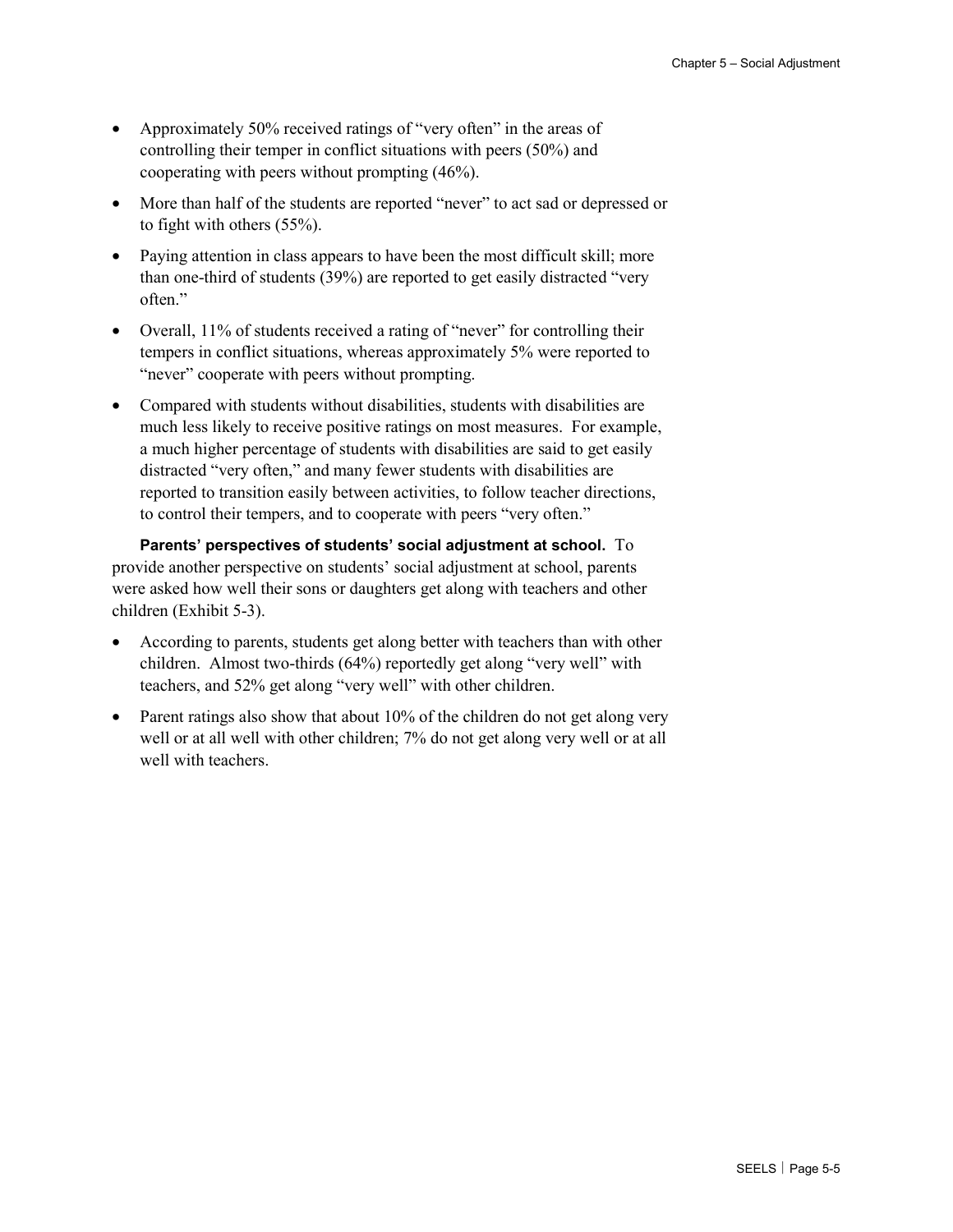

**Exhibit 5-3 Parents' Ratings of Students with Disabilities Getting Along with Teachers and Other Students** 

Standard errors and sample sizes are in Appendix B.

**Problem behaviors at school.** Although most students with disabilities are reported to be getting along well at school, some have problems at school. Parents were asked whether their children had ever been suspended or expelled and if they had been suspended or expelled during the current school year. Fourteen percent of children had been suspended or expelled, 8% in the current school year.

### **Social Adjustment outside the Classroom**

Although the classroom is an important setting for students, social activities outside the classroom are crucial to their development as well. The lives of many children are substantially enriched by their participation in organized extracurricular groups, which are defined broadly to include adult-sanctioned organized activities that children do outside the classroom, whether or not they are school-sponsored. The social, psychological, and educational benefits of extracurricular activities are well known. Extracurricular participation has been shown to have a beneficial effect on academic performance (e.g., Camp, 1990; Marsh, 1992) and to diminish the likelihood of students' dropping out of school (Mahoney & Cairns, 1997).

To understand the out-of-school social activities of students with disabilities, parents were asked whether their sons or daughters belong to any type of organized group and how often they see friends outside of school or organized groups (Exhibit  $5-4$ ).<sup>2</sup>

1

<sup>2</sup> Friends may include children both with and without disabilities.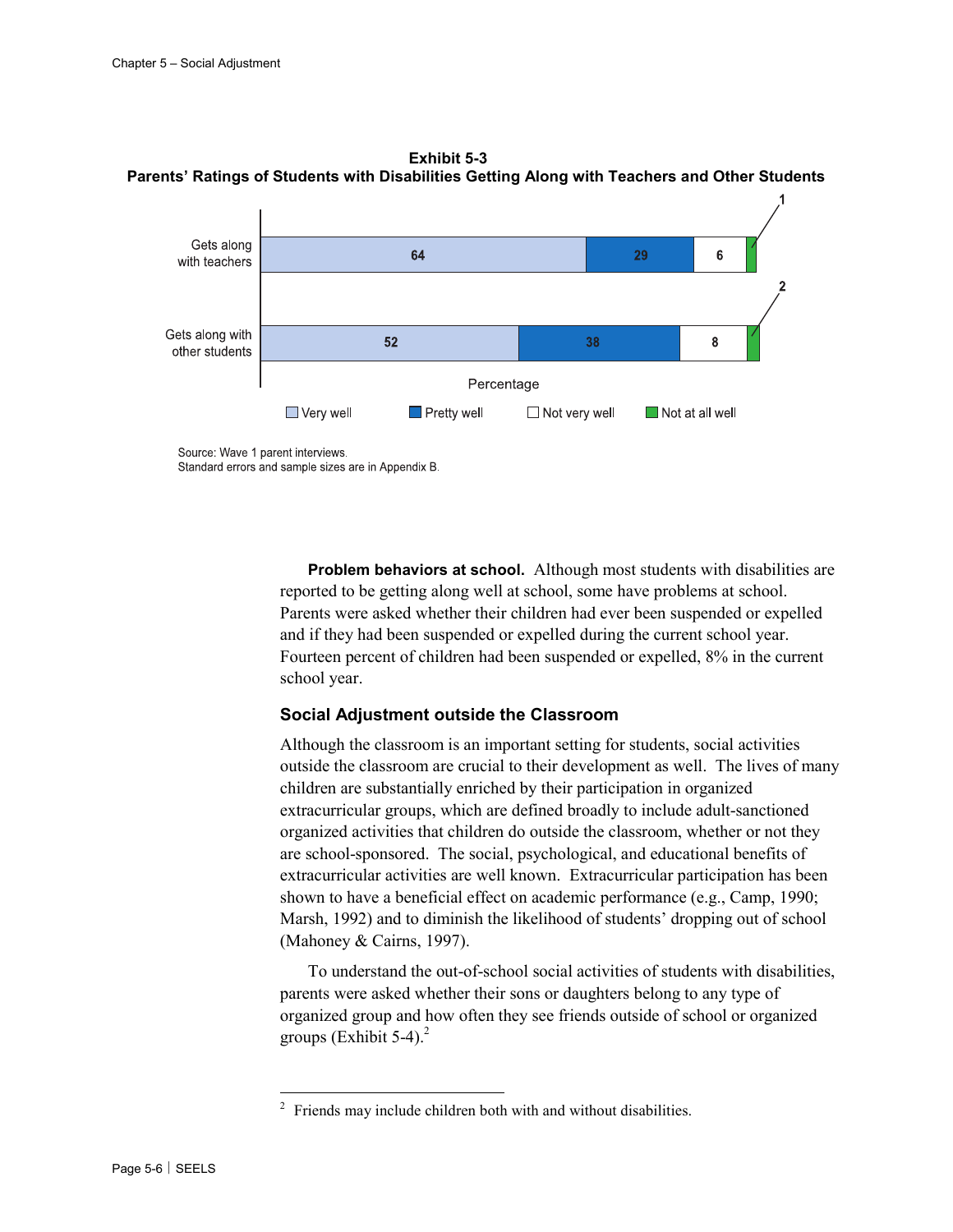- Parents report that most students with disabilities are fairly socially engaged. Two-thirds (67%) belong to an organized group, with community groups being more common than school groups (50% vs. 29%).
- Almost two-thirds of students with disabilities get together with friends outside of class and organized groups at least once a week, although 9% of students reportedly "never" see friends outside of school or organized groups.
- When looking at both group membership and information friendship interactions, 81% of students are socially engaged; they get together with friends at least once a week or belong to at least one group. However, it is also important to be aware that 19% of students do neither.

In contrast to these aspects of social integration, some students with disabilities exhibit behaviors that so seriously violate community norms that they become involved with the criminal justice system. To assess such behaviors, parents of students with disabilities who were at least 12-years-old were asked whether those children had ever been arrested. Three percent of parents reported that their children had been arrested.

| Exhibit 5-4<br>Social Interactions of Students with Disabilities    |            |
|---------------------------------------------------------------------|------------|
|                                                                     | Percentage |
| Participate in an extracurricular                                   |            |
| school group                                                        | 29.3       |
| Participate in an out-of-school group                               | 50.5       |
| Participate in any extracurricular                                  |            |
| school or out-of-school group                                       | 67.2       |
| Get together with friends outside of<br>school or organized groups: |            |
| Frequently (four or more times a                                    |            |
| week)                                                               | 26.1       |
| Regularly (one to three times a                                     |            |
| week)                                                               | 38.0       |
| Occasionally (less than once a                                      |            |
| week)                                                               | 26.7       |
| Never                                                               | 9.1        |
| Are socially engaged—get together                                   |            |
| with friends at least once a week or                                | 81.0       |
| belong to at least one group                                        |            |
| Source: Wave 1 parent interviews.                                   |            |
| Standard errors and sample sizes are in Appendix B.                 |            |

# **Relationships among Dimensions of Social Adjustment**

Although SEELS has investigated a variety of behaviors of students with disabilities as they are exhibited in both school and nonschool settings, analyses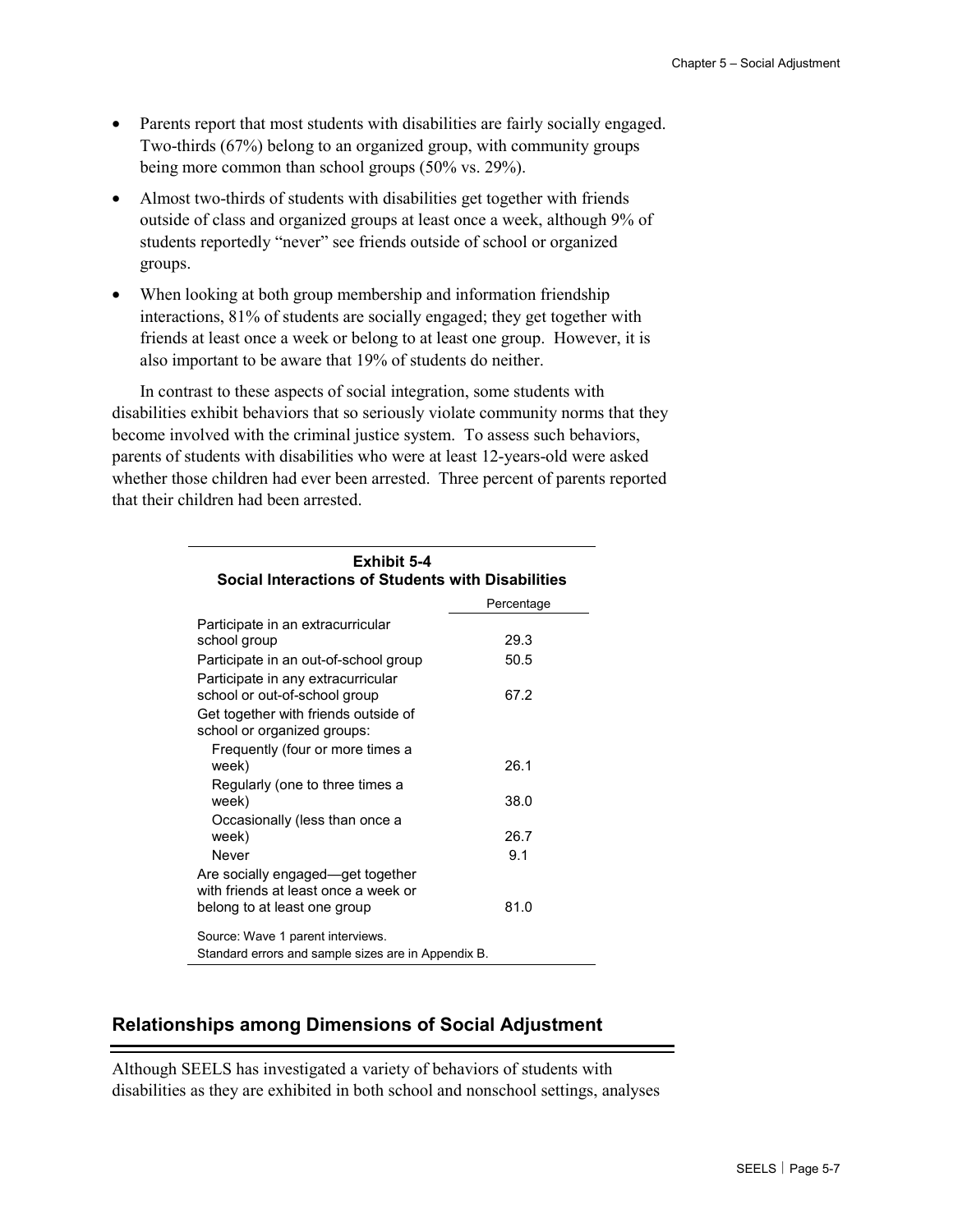demonstrate, not surprisingly, that they are interrelated measures of the broad concept of social adjustment (Exhibit 5-5):

- Most correlations among the various indicators are statistically significant but modest; those that are significant range from .04 to .39.
- As a measure of general social competence, it is not surprising that the social skills scale score has correlations as high as .37. General social skills are moderately and positively correlated with interpersonal aspects of social adjustment, with correlations ranging from .19 with group membership, to .25 with the classroom social behavior scale and with seeing friends outside of groups, to .37 for getting along with teachers and students.
- Positive aspects of social behavior (i.e., general social skills, the ability to get along with others, and appropriate classroom behaviors) are negatively associated with disciplinary actions and arrests. The strongest correlation is between how well a student gets along with teachers and other students and how often disciplinary actions are administered  $(-.39)$ .

|                                                                | Classroom<br>Social<br><b>Behavior</b><br>Scale <sup>a</sup> | Gets<br>Along<br>with<br>Teachers<br>and<br>Students <sup>b</sup> | <b>Belongs</b><br>to a<br>Group <sup>a</sup> | How<br>Often<br>Sees<br>Friends<br>Outside<br>of<br>Groups <sup>a</sup> | Has<br>Received<br>Disciplin<br>ary<br>Action in<br>the<br>Current<br>School<br>Year <sup>c</sup> | Has<br>Been<br>Arrested <sup>®</sup> |
|----------------------------------------------------------------|--------------------------------------------------------------|-------------------------------------------------------------------|----------------------------------------------|-------------------------------------------------------------------------|---------------------------------------------------------------------------------------------------|--------------------------------------|
| Social skills scale score                                      | $.25***$                                                     | $.37***$                                                          | $.19***$                                     | $.25***$                                                                | $-14***$                                                                                          | -.05                                 |
| Classroom social behavior scale<br>score                       | $.25***$                                                     | $.21***$                                                          | $.14***$                                     | .04                                                                     | $-18***$                                                                                          | -.08                                 |
| Gets along with teachers and<br>students<br>Belongs to a group |                                                              |                                                                   | $.05***$                                     | $.07***$<br>$.17***$                                                    | $-39***$                                                                                          | $-16***$                             |
| How often sees friends outside of<br>groups                    |                                                              |                                                                   |                                              |                                                                         | $.06***$                                                                                          | .05                                  |
| Has received disciplinary action in<br>the current school year |                                                              |                                                                   |                                              |                                                                         |                                                                                                   | $.24***$                             |

#### **Exhibit 5-5 Correlations among Indicators of the Social Adjustment of Students with Disabilities**

All correlations in the exhibit are statistically significant at at least the p<.05 level; those with asterisks are significant at the p<.001 level.

a Source: Wave 1 teacher questionnaire.

**Source: Wave 1 parent interviews, , and** 

<sup>c</sup>Source: Wave 1 student's school program questionnaire.

• Indicators of the social integration of students outside the classroom—the frequency of their friendship interactions and whether they belong to school or to community groups—are fairly weakly related to other indicators. Except for their relationship to overall social skills (.25 and .19) and to each other (.17), correlations of friendship interactions and group membership with other indicators of social adjustment are no higher than .14.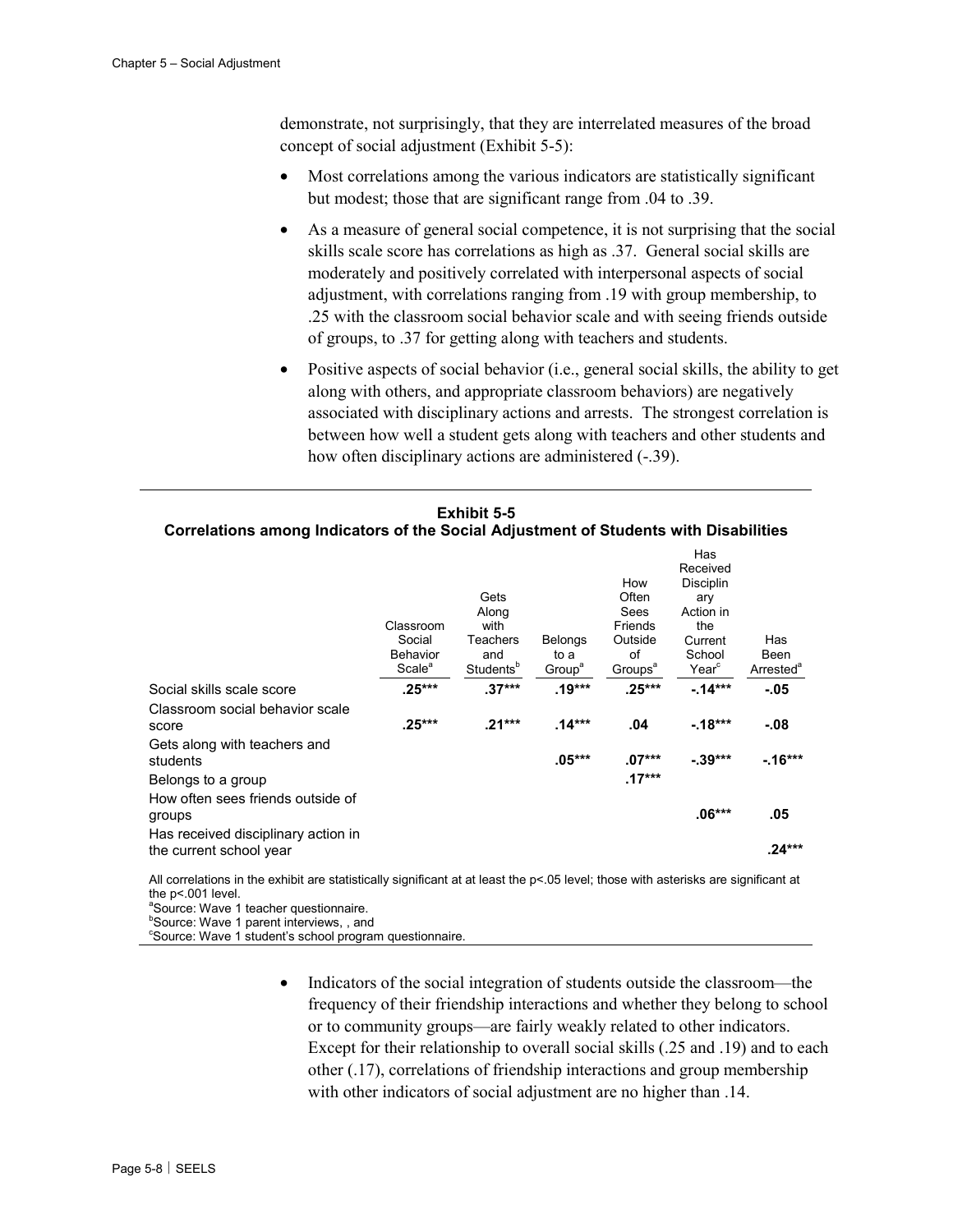• Receiving disciplinary actions at school is mildly correlated with involvement with the criminal justice system (.24).

Another perspective on the interrelationships of general social competence to these aspects of social adjustment is provided by examining the profiles of students with high and low social skills scale scores (Exhibit 5-6). Students with high social skills scale scores have more positive social adjustment than lower scoring students on all indicators investigated in SEELS.

• For example, 52% of students with high social skills scale scores have high classroom social behavior scale scores, compared with virtually none of those with low social skills.

| Exhibit 5-6<br><b>Relationship of Social Skills to other Indicators of</b><br>Social Adjustment among Students with Disabilities                                                                                       |      |                         |      |  |  |  |  |
|------------------------------------------------------------------------------------------------------------------------------------------------------------------------------------------------------------------------|------|-------------------------|------|--|--|--|--|
|                                                                                                                                                                                                                        |      | Social Skills Rated as: |      |  |  |  |  |
|                                                                                                                                                                                                                        | Low  | Medium                  | High |  |  |  |  |
| Percentage with classroom<br>social behaviors rated: <sup>a</sup>                                                                                                                                                      |      |                         |      |  |  |  |  |
| l ow                                                                                                                                                                                                                   | 1.8  | .5                      |      |  |  |  |  |
| Medium                                                                                                                                                                                                                 | 76.8 | 64.4                    | 48.0 |  |  |  |  |
| High                                                                                                                                                                                                                   | 21.4 | 35.0                    | 52.0 |  |  |  |  |
| How well students get along with<br>others <sup>b</sup>                                                                                                                                                                |      |                         |      |  |  |  |  |
| Not well                                                                                                                                                                                                               | 7.5  | 2.0                     | .5   |  |  |  |  |
| Well or very well                                                                                                                                                                                                      | 72.7 | 90.6                    | 98.1 |  |  |  |  |
| Percentage who:                                                                                                                                                                                                        |      |                         |      |  |  |  |  |
| Belong to a group <sup>b</sup>                                                                                                                                                                                         | 57.8 | 71.1                    | 78.8 |  |  |  |  |
| See friends outside of groups<br>at least weeklyb                                                                                                                                                                      | 53.0 | 67.3                    | 74.3 |  |  |  |  |
| Have been the subject of a<br>disciplinary action at school in<br>the past year <sup>c</sup>                                                                                                                           | 21.6 | 11.9                    | 4.6  |  |  |  |  |
| <sup>a</sup> Source: Wave 1 teacher questionnaire.<br><sup>b</sup> Source: Wave 1 parent interviews.<br>"Source: Wave 1 students' school program questionnaire.<br>Standard errors and sample sizes are in Appendix B. |      |                         |      |  |  |  |  |

• Among students with high social skills scale scores, about three-fourths belong to at least one group and see friends outside of groups at least weekly, compared with 58% and 53%, respectively, of low-scoring students. Only 5% of students with high social skills had been the subject of a disciplinary action at school in the past year, compared with 22% of students with low social skills scale scores.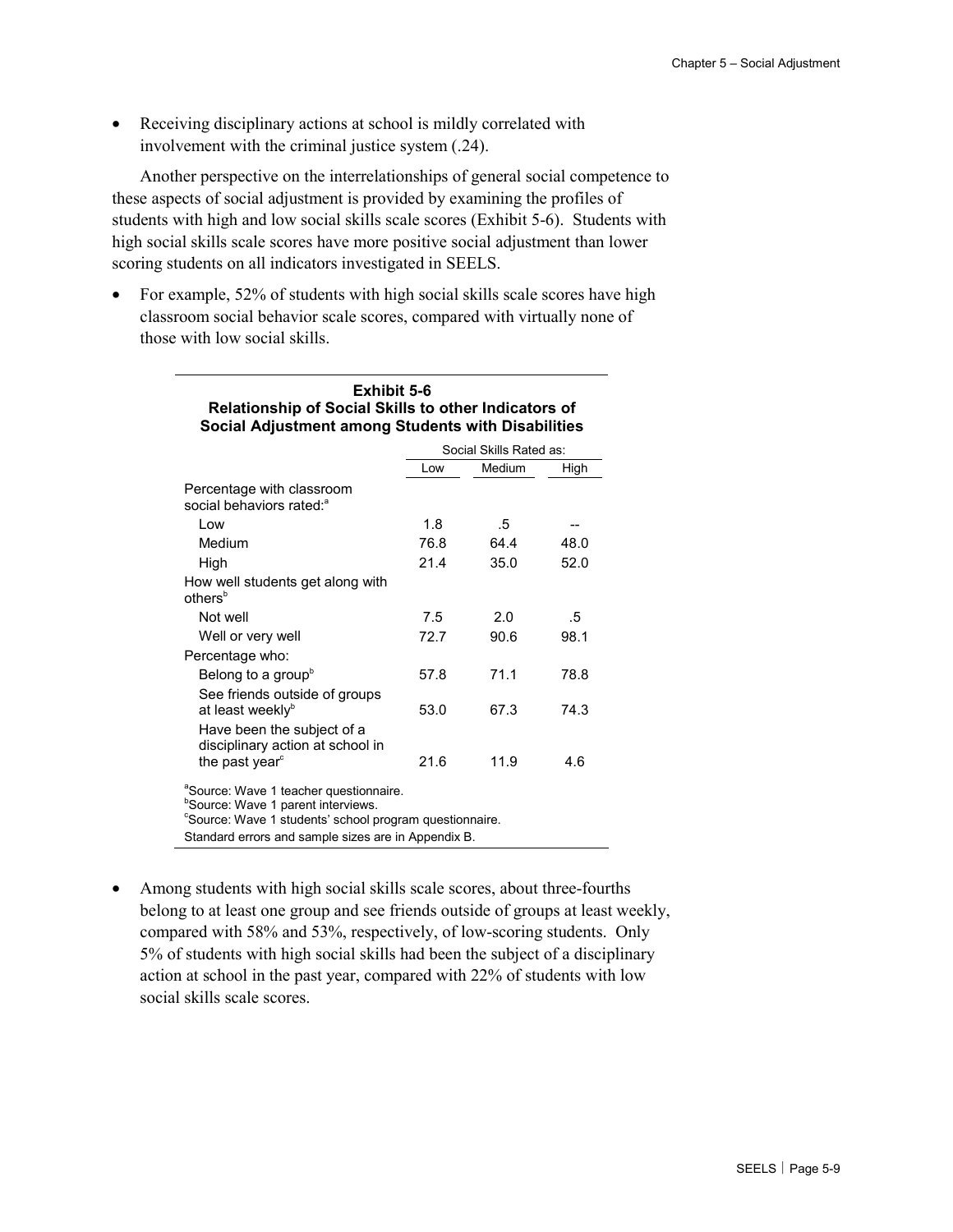# **Disability Differences in Social Adjustment**

Clearly, differences in disabilities are associated with differences in social adjustment. The very nature of some disabilities can create emotional, cognitive, or perceptual states that can result in social difficulties. Other types of disabilities involve communication limitations that can present challenges to social functioning. Still other types of disabilities are less likely to adversely affect students' social adjustment (Exhibit 5-7):

- Children with learning disabilities or speech, hearing, visual, or orthopedic impairments tend to excel, relative to other groups, on several measures of positive social adjustment. Between 73% and 82% in these disability categories score high or medium on the social skills scale, and between 29% and 44% score high on the classroom social behavior scale.
- Students with learning disabilities or speech impairments are joined by those with hearing or other health impairments as being the most likely to belong to a group or see friends outside of groups at least weekly; 80% or more do so. In contrast, 63% to 76% of the other disability categories, with the exception of autism (39%), do so.
- At the other end of the spectrum, approximately 48% of students with emotional disturbances and almost 60% of students with autism score low on the social skills scale. Students with emotional disturbances also are more likely to be the subject of disciplinary actions at school (49%) and involved with the criminal justice system (11%) than the next closest category of students (other health impairments).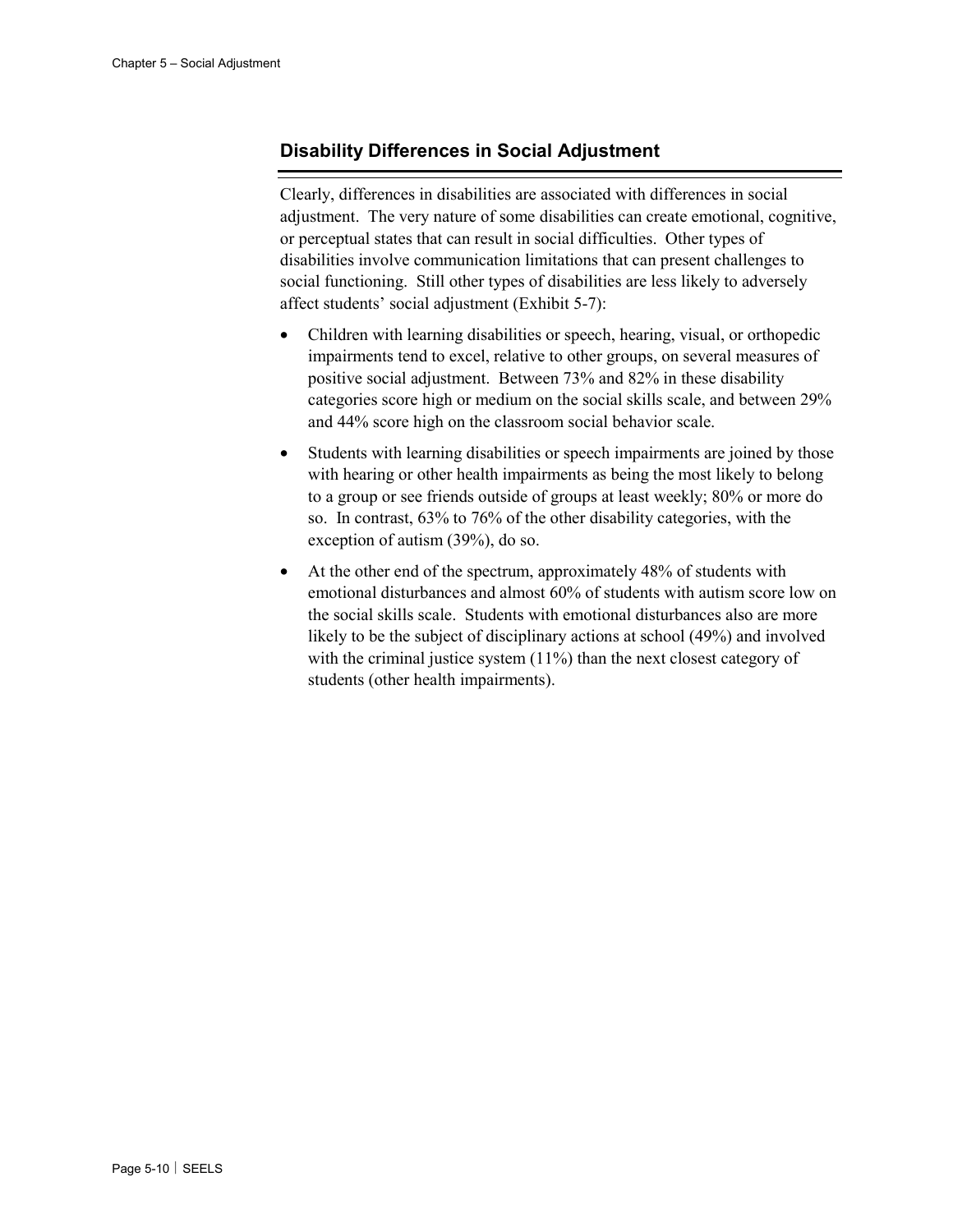|                                                                                                      | Learning<br>Disability | Speech/<br>Language Mental<br>Impair-<br>ment | Retar-<br>dation | Emo-<br>tional<br>Distur-<br>bance | Hearing Visual<br>Impair-<br>ment | Impair-<br>ment | Ortho-<br>pedic<br>Impair-<br>ment | Other<br>Health<br>Impair-<br>ment | Autism | Trau-<br>matic<br><b>Brain</b> | Multiple<br>Disabili-<br>ties |
|------------------------------------------------------------------------------------------------------|------------------------|-----------------------------------------------|------------------|------------------------------------|-----------------------------------|-----------------|------------------------------------|------------------------------------|--------|--------------------------------|-------------------------------|
|                                                                                                      |                        |                                               |                  |                                    |                                   |                 |                                    |                                    |        | Injury                         |                               |
| Percentage with social skills<br>scale score of: <sup>a</sup>                                        |                        |                                               |                  |                                    |                                   |                 |                                    |                                    |        |                                |                               |
| High                                                                                                 | 9.9                    | 14.5                                          | 4.3              | 2.8                                | 10.3                              | 12.9            | 11.2                               | 6.7                                | 1.7    | 4.3                            | 5.4                           |
| Medium                                                                                               | 62.7                   | 66.8                                          | 56.6             | 49.8                               | 65.9                              | 61.7            | 65.6                               | 58.1                               | 40.0   | 56.5                           | 55.9                          |
| Low                                                                                                  | 27.4                   | 18.7                                          | 39.0             | 47.5                               | 23.9                              | 25.4            | 23.2                               | 36.3                               | 58.3   | 39.2                           | 39.1                          |
| Percentage with classroom<br>social behavior scale score of: <sup>b</sup>                            |                        |                                               |                  |                                    |                                   |                 |                                    |                                    |        |                                |                               |
| High                                                                                                 | 29.3                   | 43.8                                          | 24.0             | 11.7                               | 39.3                              | 36.5            | 34.4                               | 20.7                               | 21.2   | 31.3                           | 26.8                          |
| Medium                                                                                               | 70.3                   | 55.6                                          | 74.8             | 87.0                               | 60.2                              | 62.1            | 64.8                               | 77.7                               | 77.9   | 68.6                           | 70.2                          |
| Low                                                                                                  | 0.4                    | 0.6                                           | 1.2              | 1.3                                | 0.5                               | 1.4             | 0.8                                | 1.6                                | 1.0    | 0.1                            | 3.0                           |
| Percentage who:                                                                                      |                        |                                               |                  |                                    |                                   |                 |                                    |                                    |        |                                |                               |
| Belong to a group or get<br>together with friends at least                                           |                        |                                               |                  |                                    |                                   |                 |                                    |                                    |        |                                |                               |
| weekly <sup>a</sup>                                                                                  | 82.7                   | 84.0                                          | 69.9             | 76.4                               | 79.8                              | 72.3            | 75.0                               | 86.9                               | 63.1   | 70.7                           | 68.0                          |
| Have been subject to                                                                                 |                        |                                               |                  |                                    |                                   |                 |                                    |                                    |        |                                |                               |
| disciplinary action at school <sup>c</sup>                                                           | 15.8                   | 5.3                                           | 17.0             | 48.7                               | 7.8                               | 4.6             | 6.7                                | 17.3                               | 6.7    | 16.3                           | 13.8                          |
| Have been arrested <sup>a</sup>                                                                      | 2.0                    | 2.5                                           | 1.9              | 11.1                               | 2.2                               | .0              | 1.4                                | 3.6                                | 0.6    | 2.3                            | 4.3                           |
| <sup>a</sup> Source: Wave 1 parent interviews.<br><sup>b</sup> Source: Wave 1 teacher questionnaire. |                        |                                               |                  |                                    |                                   |                 |                                    |                                    |        |                                |                               |

#### **Exhibit 5-7 Social Adjustment of Students, by Disability Category**

<sup>c</sup>Source: Wave 1 school program questionnaire.

Standard errors and sample sizes are in Appendix B.

# **Factors Related to Social Adjustment**

Analyses presented thus far have demonstrated that the majority of students with disabilities are relatively well-adjusted socially; parents rate many as having high social skills, most behave reasonably well in class, and the majority see friends regularly and belong to organized groups in which they can build relationships and pursue their interests. Relatively few demonstrate negative social adjustment. However, the social adjustment of students with different primary disability classifications differs dramatically. Clearly, much more is involved in understanding variations in the social adjustment of students with disabilities than is apparent from these disability category differences. What other factors are related to social adjustment, and how does the association of disability and social adjustment change when other factors are taken into account?

To answer these questions, multivariate analyses were used to examine the relationship between selected indicators of social adjustment and characteristics of the students themselves, their families, and their school programs and experiences. Multivariate analyses identify the independent relationship to social adjustment of each factor in the analysis, holding constant the effects of all other factors. Three indicators of social adjustment are used: two indicators of positive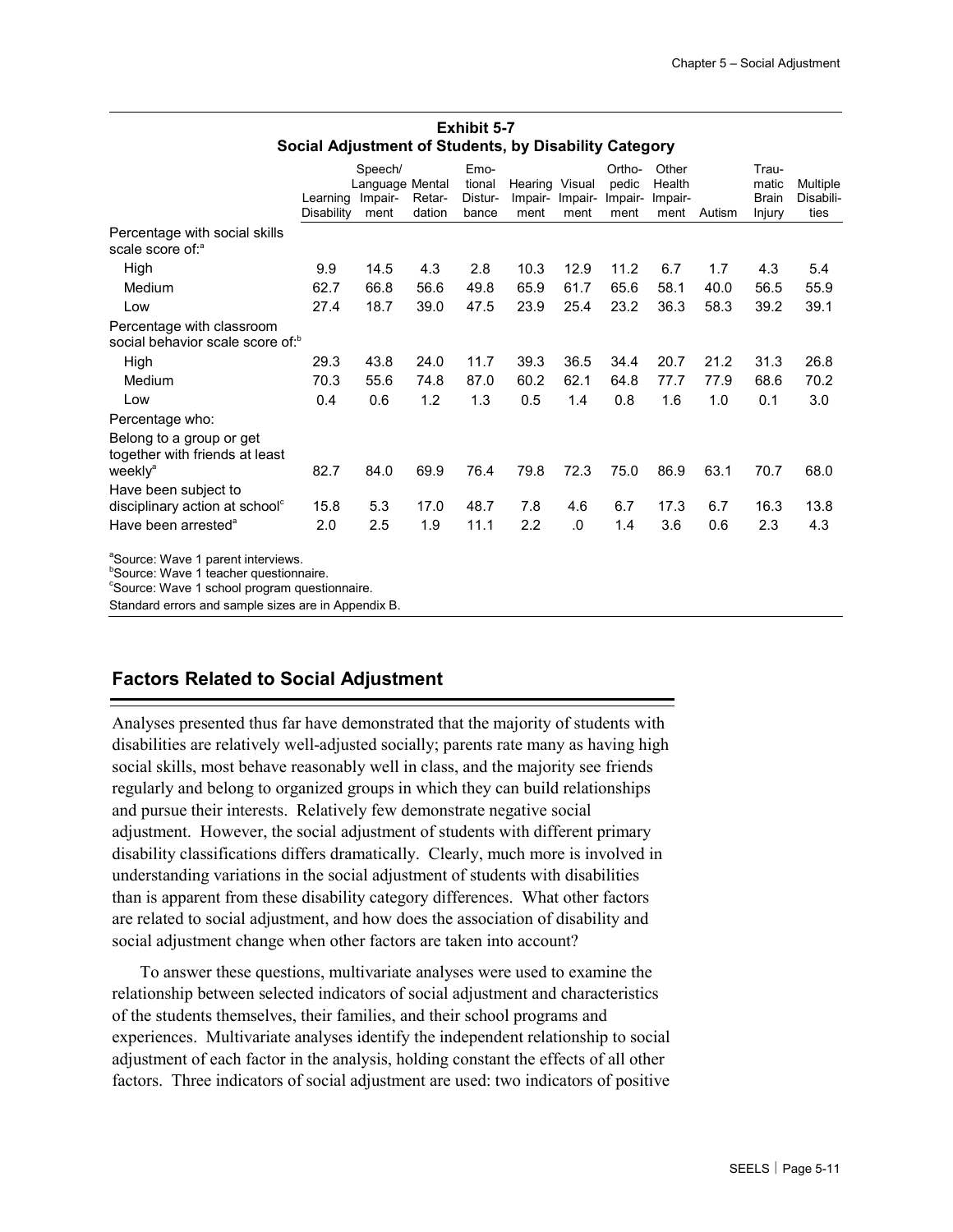social adjustment—seeing friends at least weekly and belonging to groups; and one indicator of negative social adjustment—disciplinary actions in school.

### **Individual Characteristics**

Three kinds of individual characteristics are considered: disability characteristics, functioning, and demographic characteristics.

**Disability characteristics.** When other factors in the analysis are held constant, relationships between disability and social adjustment are weaker for the most part than in bivariate analyses (Exhibit 5-8). Nevertheless, there still are important relationships:

- Given the nature of their disability, it is not surprising that students with emotional disturbances are the most likely of any students to have problems with social adjustment, as was apparent in the bivariate analyses. Although students with emotional disturbances are no more or less likely than students with learning disabilities to see friends often or belong to groups, they are 9 percentage points more likely than students with learning disabilities to be subject to disciplinary actions at school.
- Consistent with the disability category differences noted earlier in the chapter, students with visual impairments or orthopedic impairments, or autism are significantly less likely to belong to groups compared with students with learning disabilities, other factors held constant. They also less likely than their peers with learning disabilities to see friends outside of school or groups.
- Students whose parents report they have ADD/ADHD are more likely than students with learning disabilities to be the subject of disciplinary actions at school; however, they also are more likely than students with learning disabilities to see friends at least weekly.
- Independent of the category of their disability, students who were identified for special education services at an older age are less likely to see friends outside of groups than students identified at a younger age.
- Students whose disabilities affect more functional domains are less likely to see friends outside of groups and to receive disciplinary actions at school.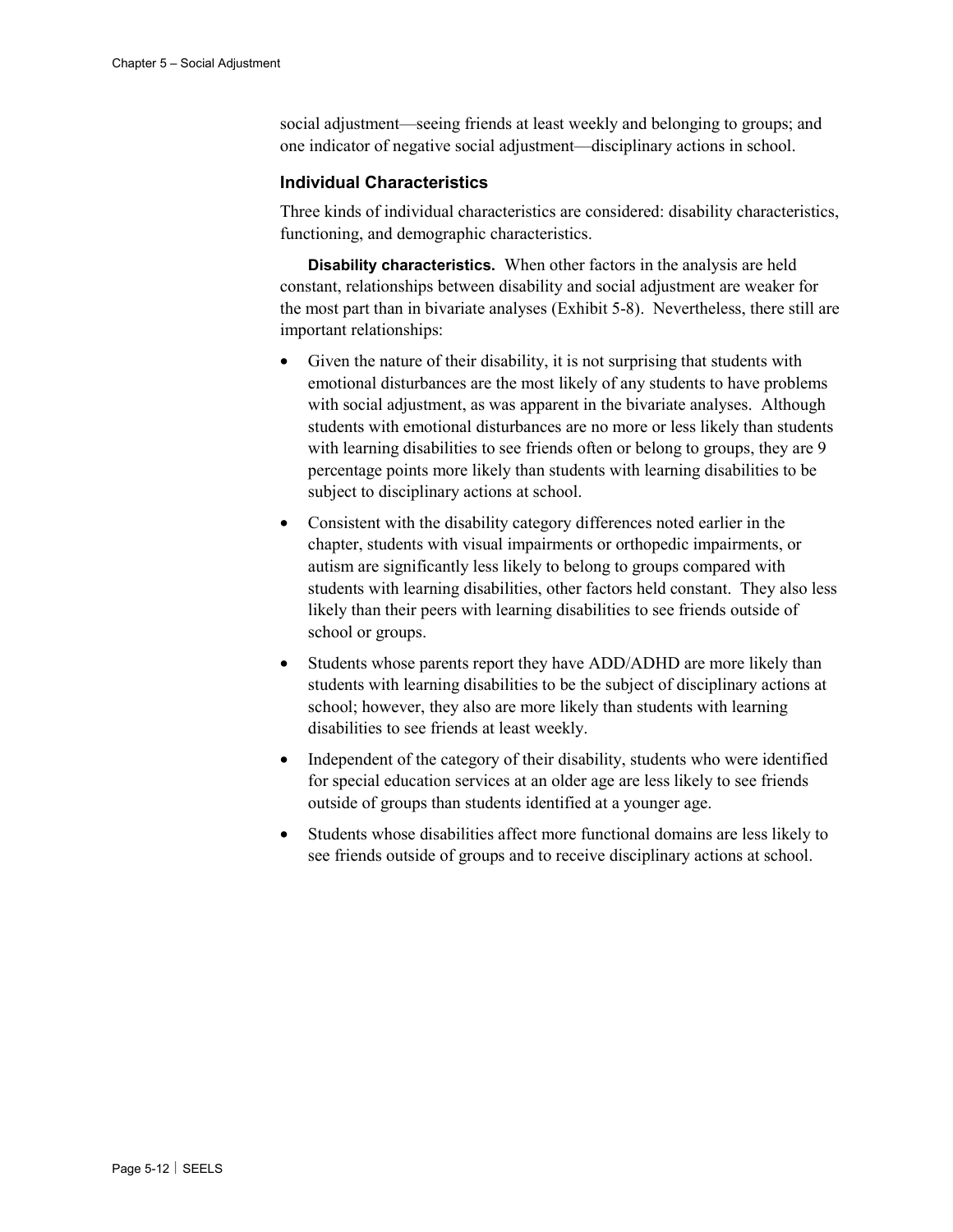#### **Exhibit 5-8 Differences in Measures of Social Adjustment Associated with Individual Characteristics of Students with Disabilities**

|                                                          |                         | Estimated Difference in Probability of: a                    |                                                  |                                      |
|----------------------------------------------------------|-------------------------|--------------------------------------------------------------|--------------------------------------------------|--------------------------------------|
|                                                          | Belonging to a<br>Group | Seeing<br>Friends<br>Outside of<br>Groups at<br>Least Weekly | Receiving<br>Disciplinary<br>Action at<br>School | <b>Comparison Categories</b>         |
| <b>Disability Category</b>                               |                         |                                                              |                                                  |                                      |
| Students classified with:                                |                         |                                                              |                                                  |                                      |
| Speech impairment                                        |                         |                                                              |                                                  | vs. learning disability <sup>b</sup> |
| Mental retardation                                       |                         |                                                              |                                                  | vs. learning disability              |
| <b>Emotional disturbance</b>                             |                         |                                                              | $9.1***$                                         | vs. learning disability              |
| Hearing impairment                                       |                         |                                                              |                                                  | vs. learning disability              |
| Visual impairment                                        | $-10.1$                 | $-10.7$                                                      |                                                  | vs. learning disability              |
| Orthopedic impairment                                    | $-9.8$                  | $-10.8$                                                      |                                                  | vs. learning disability              |
| Other health impairment                                  |                         |                                                              |                                                  | vs. learning disability              |
| Autism                                                   | $-15.9***$              | $-20.7***$                                                   |                                                  | vs. learning disability              |
| Traumatic brain injury                                   |                         |                                                              |                                                  | vs. learning disability              |
| Multiple disabilities/deaf-                              |                         |                                                              |                                                  |                                      |
| blindness                                                |                         | $-9.2$                                                       |                                                  | vs. learning disability              |
| ADD/ADHD                                                 |                         | 6.1                                                          | $3.4***$                                         | Yes vs. no                           |
| Age at identification                                    |                         | 4.6                                                          |                                                  | 8 years old vs. 4 years old          |
| Number of domains in which a<br>students has limitations |                         | $-3.5$                                                       | $-1.7$                                           | Three domains vs. one                |
| <b>Functioning</b>                                       |                         |                                                              |                                                  |                                      |
| Self care skills                                         | $12.4***$               |                                                              |                                                  | High score $(8)$ vs. low $(4)$       |
| Functional cognitive skills                              | 7.7                     | 8.4                                                          |                                                  | High score (15) vs. low (7)          |
| Social skills                                            | 7.1                     | $27.9***$                                                    | $-4.0***$                                        | High score (27) vs. low (17)         |
| <b>Demographic characteristics</b>                       |                         |                                                              |                                                  |                                      |
| Age                                                      | $5.9***$                | $-4.7$                                                       | $3.3***$                                         | 12 years old vs. 9 years old         |
| Gender                                                   |                         | 4.6                                                          | $5.0***$                                         | Male vs. female                      |
| Student is:                                              |                         |                                                              |                                                  |                                      |
| African-American                                         |                         |                                                              | $7.5***$                                         | vs. white                            |
| Hispanic                                                 | $-17.2***$              |                                                              |                                                  | vs. white                            |
| Other ethnicity                                          |                         |                                                              |                                                  | vs. white                            |
| Uses primarily a language other<br>than English at home  | $-7.5$                  |                                                              |                                                  | Yes vs. no                           |

<sup>a</sup>Statistics in this exhibit are calculated from models that included all individual characteristics shown in this exhibit, as well as household characteristics (results shown in Exhibit 5-9), and school programs and experiences (results shown in Exhibit 5-10). All statistics in the exhibit are statistically significant at at least the  $p<05$  level; those with asterisks are significant at the  $p<001$  level. <sup>b</sup>Multivariate analyses require that for categorical variables, such as disability category, each category be compared with another specified category. Learning disability was chosen as the category against which to compare the relationships for other disability categories because it is the largest category and, therefore, most closely resembles the characteristics of youth with disabilities as a whole.

<sup>d</sup>ADD/ADHD is included to determine its relationships as a primary or secondary disability to academic performance, independent of youth's primary disability category.

Exhibit reads: Students with visual impairments are 10 percentage points less likely to belong to an organized group than students with learning disabilities, other factors being equal. Students with high social skills are 4 percentage points less likely than those with low social skills to be subject to disciplinary action at school. Other analysts could choose different comparisons (e.g., medium and low social skills), which would result in a different estimate, but would have no effect on its statistical significance.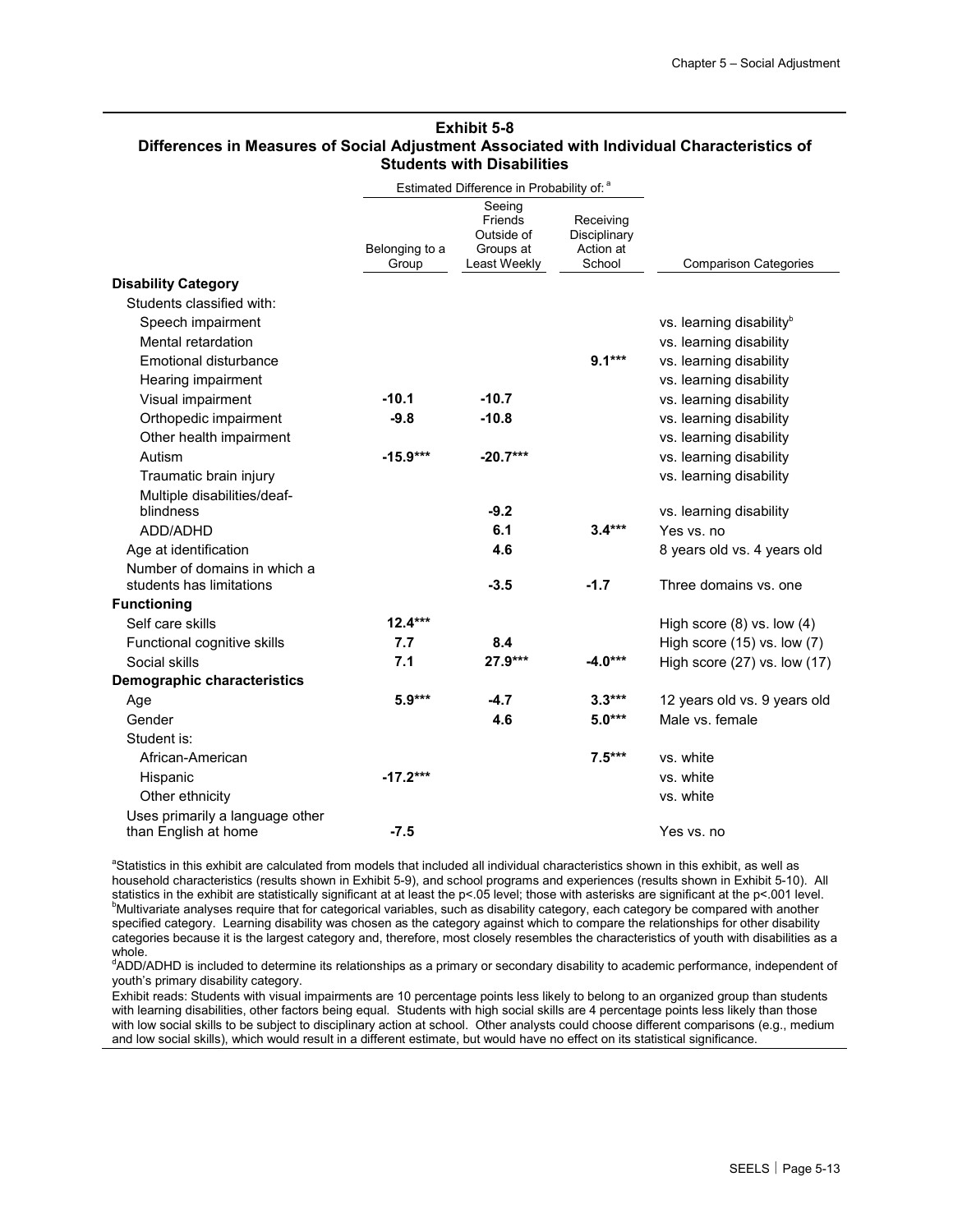**Functioning.** Higher functioning is associated with more positive social adjustment on all three measures; those with higher skills have a higher likelihood of positive adjustment and a lower likelihood of negative adjustment:

- Students who score higher on the self-care scale are more likely to belong to groups than students who have low scores.
- With other factors being held constant, students with higher functional cognitive skills are more likely to belong to a group and see friends outside of groups.
- Similarly, students with high scores on the social skills scale are more likely to belong to a group and 28 percentage points more likely to see friends outside of groups. This group of students also is less likely to be the subject of disciplinary actions at school.

### **Demographic Characteristics**

- Age is related to all three aspects of social adjustment. Holding other factors constant, older students with disabilities are more likely to belong to a group and to see friends outside of those groups than younger peers. They also are more likely to be subject to disciplinary actions at school.
- Gender also is a significant factor with respect to social adjustment. Boys with disabilities are more likely than girls to see friends outside of groups and be the subject of disciplinary actions at school; however, boys and girls are almost equally likely to belong to groups.
- African-American and Hispanic students have quite different patterns of social adjustment and both are different from their white peers. Compared with their white peers, African-American students are more likely to be the subject of disciplinary actions, and Hispanic students are 17 percentage points less likely to belong to a group. Neither group differs from white students in their probability of seeing friends regularly, and African-American students do not differ from white students in their probability of group membership.
- Students who use primarily a language other than English at home are less likely to belong to a group, but no more or less likely to see friends regularly or be the subject of disciplinary actions at school.

### **Household Characteristics**

- Household income is related in opposite directions to two measures of social adjustment (Exhibit 5-9). The higher a student's family income, the more likely he or she is to belong to a group and the less likely to be subject to disciplinary actions at school.
- The importance of family involvement and support for their children at school is confirmed in these analyses. Family involvement at school is associated positively with both measures of positive social integration, with a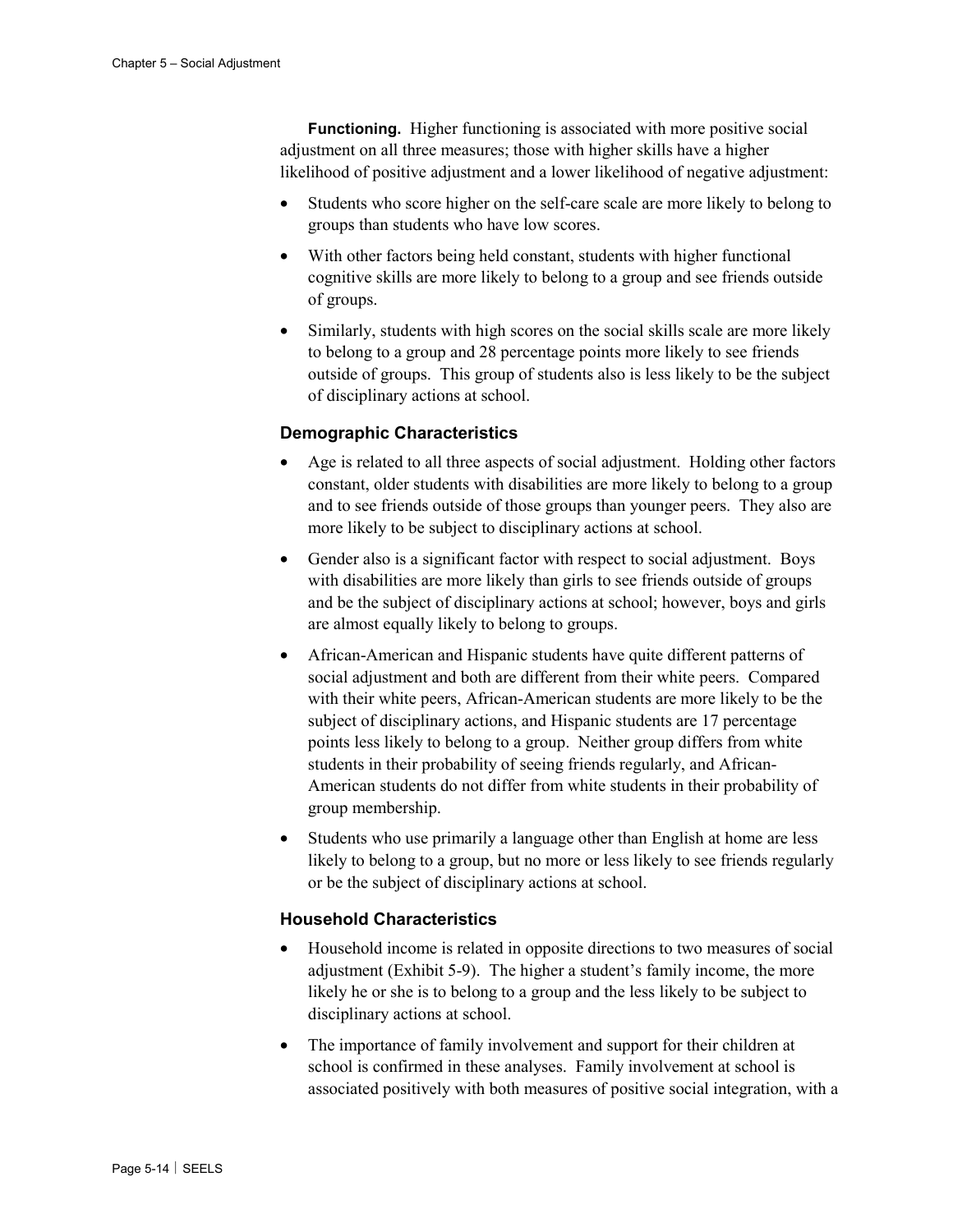particularly strong relationship with the likelihood of students belonging to groups.

#### **Exhibit 5-9 Differences in Measures of Social Adjustment Associated with Household Characteristics of Students with Disabilities**

|                                                    |                         | Estimated Difference in Probability of:                         |                                                  |                                                       |
|----------------------------------------------------|-------------------------|-----------------------------------------------------------------|--------------------------------------------------|-------------------------------------------------------|
|                                                    | Belonging<br>to a Group | Seeing<br>Friends<br>Outside of<br>Groups at<br>Least<br>Weekly | Receiving<br>Disciplinary<br>Action at<br>School | <b>Comparison Categories</b>                          |
| Household income                                   | $10.5***$               |                                                                 | $-1.2*$                                          | \$55,000-\$60,000 vs.<br>\$20,000-\$24,000 (12 vs. 5) |
| Family involvement at home                         |                         |                                                                 |                                                  | High $(8)$ vs. low $(4)$                              |
| Family involvement at school                       | $17.5***$               | $7.3***$                                                        |                                                  | High $(6)$ vs. low $(1)$                              |
| Family expectations for postsecondary<br>education | $8.2***$                |                                                                 |                                                  | Definitely will vs. probably won't                    |

<sup>a</sup>Statistics in this exhibit are calculated from models that included all household characteristics shown in this exhibit, as well as individual characteristics (results shown in Exhibit 5-8) and school programs and experiences (results shown in Exhibit 5-10). All statistics in the exhibit are statistically significant at at least the p<.05 level; those with asterisks are significant at the p<.001 level.

Exhibit reads: Students with high family involvement at school are 17.5 percentage points more likely to belong to an organized group than students with low family involvement, other factors being equal. Other analysts could choose different comparisons (e.g. \$30,000 to \$34,000 and \$40,000 to \$44,000 for household income), which would result in a different estimate, but would have no effect on its statistical significance.

### **School Programs and Experiences**

Some aspects of students' school programs and experiences have strong associations with social adjustment (Exhibit 5-10).

- Greater inclusion in general education classes is related to positive social adjustment among students with disabilities. Independent of the nature of his or her disability, level of functioning, and demographic characteristics, the greater proportion of a school day a student spends in general education classes, the more likely he or she is also to be included in extracurricular group activities.
- Receiving social adjustment supports is related to a higher likelihood of students with disabilities being subject to disciplinary actions at school, perhaps because having disciplinary problems at school results in students receiving help with social adjustment issues.
- School performance also relates to social adjustment; compared with a student who gets mostly Cs and Ds, a student who gets mostly As and Bs is less likely to be subject to disciplinary action at school.
- The negative impacts of school mobility are apparent. The more times a student has changed schools other than because of grade promotions, the more likely he or she is to be subject to disciplinary actions.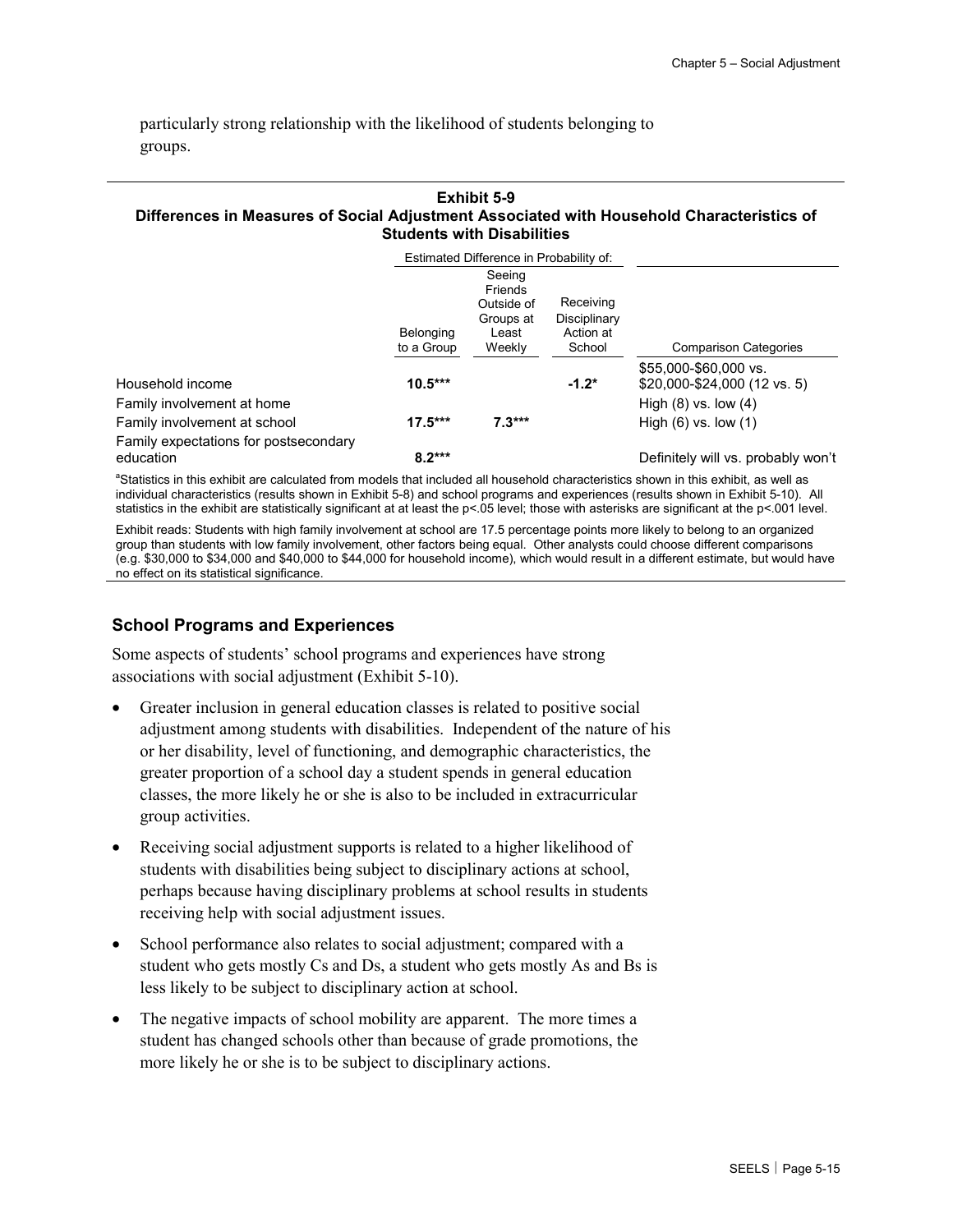• Absenteeism and grade retention are not related to either of the two indicators of positive social adjustment or to the indicator of negative social adjustment.

### **Exhibit 5-10 Differences in Measures of Social Adjustment Associated with School Programs and Experiences of Students with Disabilities**

|                                                                         |                         | Estimated Change in Probability of:                       |                                                  |                                                       |
|-------------------------------------------------------------------------|-------------------------|-----------------------------------------------------------|--------------------------------------------------|-------------------------------------------------------|
|                                                                         | Belonging to a<br>Group | Seeing Friends<br>Outside of<br>Groups at<br>Least Weekly | Receiving<br>Disciplinary<br>Action at<br>School | <b>Comparison Categories</b>                          |
| Percentage of classes that<br>are general academic<br>education classes | 4.8                     |                                                           |                                                  | 75% vs. 25%                                           |
| Number of social                                                        |                         |                                                           |                                                  |                                                       |
| adjustment supports                                                     |                         |                                                           | $6.2***$                                         | Two vs. none                                          |
|                                                                         |                         |                                                           |                                                  | Changed schools 3 times<br>vs. not at all, except for |
| School mobility                                                         |                         |                                                           | $3.2***$                                         | promotions                                            |
| Overall grades                                                          |                         |                                                           | $-2.1$                                           | Mostly As and Bs vs.<br>mostly Cs and Ds              |
| Ever been retained at                                                   |                         |                                                           |                                                  |                                                       |
| grade level                                                             |                         |                                                           |                                                  | Yes vs. no                                            |
| Absenteeism                                                             |                         |                                                           |                                                  | 5 days vs. 0 days                                     |

<sup>a</sup>Statistics in this exhibit are calculated from models that included all factors shown in this exhibit, as well as individual and household characteristics (results shown in Exhibits 5-8 and 5-9). All statistics in the exhibit are statistically significant at at least the p<.05 level; those with asterisks are significant at the p<.001 level.

Exhibit reads: Students who take 75% of their courses in general education classes are 4.8 percentage points more likely to belong to a group than students who take 25% of their courses in general education classes, other factors being equal. Students who receive two social adjustment supports are 6.2 percentage points more likely to be subject to disciplinary actions at school than students who presumably do not need and do not receive social adjustment supports. Other analysts could choose different comparisons (e.g. 60% and 40%), which would result in a different estimate, but would have no effect on its statistical significance.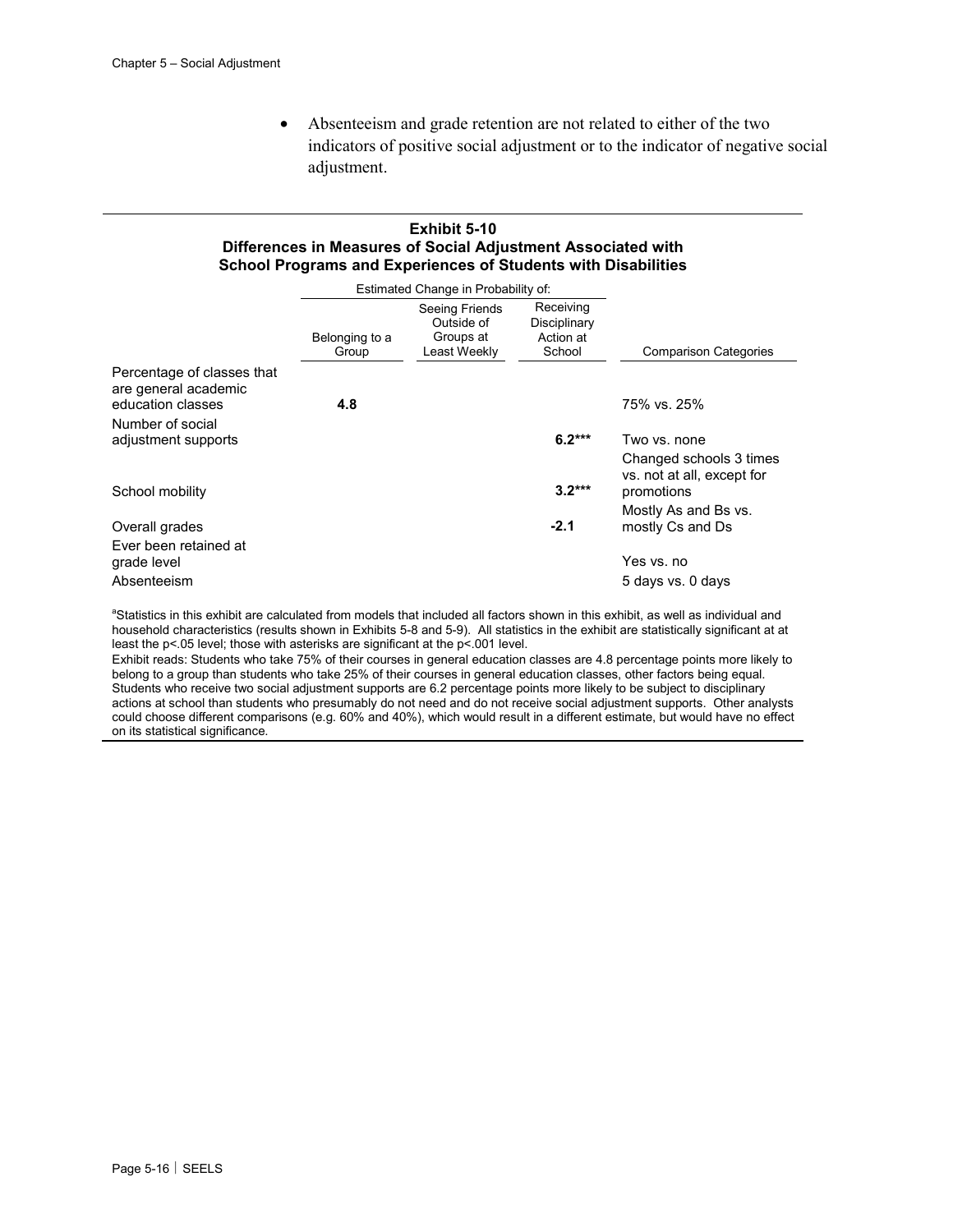### **How Much is Explained?**

The multivariate analyses are helpful in explaining associations of various factors with measures of social adjustment, holding all other factors constant, and they explain a significant portion of variation in each social adjustment measure. Specifically, the PI values for the full models range from  $.12$  to  $.23<sup>3</sup>$  Individual characteristics have by far the strongest association with the various measures of social adjustment, accounting for almost 100% of the variance explained by the models related to a student seeing friends outside of organized groups and to being subject to disciplinary actions at school. Individual characteristics account for approximately 74% of the explained variation for the model related to belonging to a group and increase the PI of this model from .14 to .20. When combined with household characteristics, they account for 100% of the explained variation of the model. School characteristics and experiences variables add little explained variation to the models.

### **Summary**

Findings in this chapter present a mixed picture of the social adjustment of students with disabilities. Many students with disabilities are reported to be quite socially well adjusted. Parents report that between one-third and one-half "very often" exhibit a variety of social skills, and most other students are reported to do so at least some of the time. The majority of students also behave well in the classroom, reportedly getting along well with their teachers and other students and controlling their behavior well. Approximately half are reported to follow directions in the classroom well. In addition, most students with disabilities are socially integrated outside the classroom; more than 80% of students get together with friends at least weekly or belong to at least one group.

However, social adjustment challenges clearly remain for some students with disabilities. According to parents, approximately one in ten students with disabilities "never" seem confident in social situations, start conversations, control their tempers when arguing with peers, or avoid situations that are likely to result in trouble. One in six reportedly "never" end disagreements with their parents calmly, and one in five "never" receive criticism well. Furthermore, approximately one in ten do not get along well with other students. Outside of school, one in five appear to be somewhat socially isolated, in that they do not belong to any type of organized group and see friends less than once a week.

Students with learning disabilities or speech, hearing, visual, or orthopedic impairments tend to have the most positive social adjustment, according to the social skills rating scores. Students with emotional disturbances or autism tend to have the lowest social skills scale scores, and students with autism or multiple disabilities are among the least socially integrated outside the classroom. In

<sup>&</sup>lt;sup>3</sup> Possible PI values range from 0 to 1 in a similar way to conventional  $r^2$  statistics. See Appendix A for a complete description.